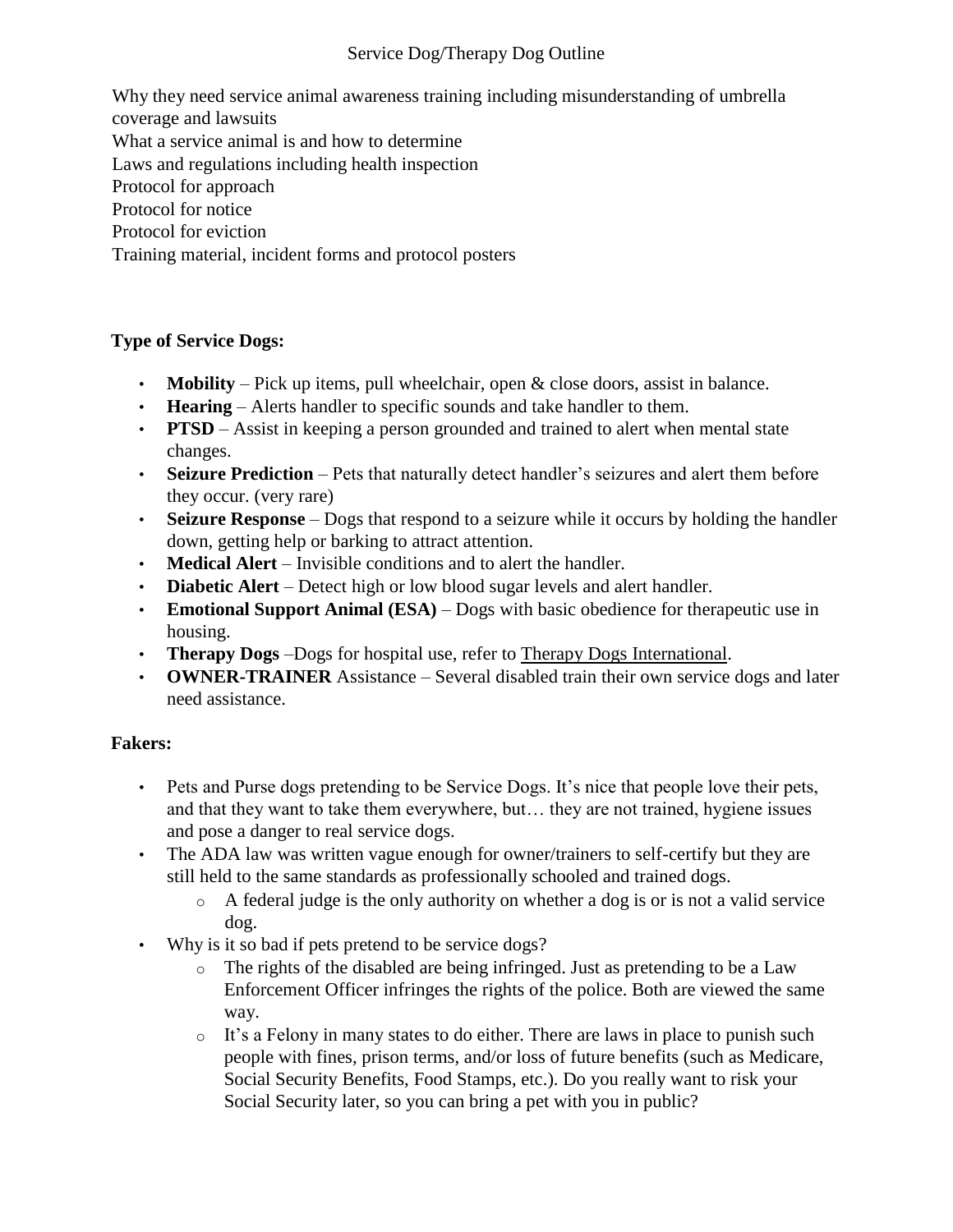- Purse Pets are very popular. And there are legal service dogs that can ride in a purse, an example is seizure alert dogs. The proper term would be Service Dog for an invisible medical condition, i.e. PTSD. However, there are many pets trying to get a free ride.
	- o Most businesses ignore the animal unless it escapes. Legally they are discriminating against dog size. Small pets okay, big pets banned. When it should be Service Dogs okay, all pets banned (big and small). It's hard to tell a little old lady, that her beloved pet dog cannot go in the restaurant. But if you let them in, not only is the Health Department involved, another customer can sue saying you let small pets in.

## **Valid Service Dogs**

- **I have xyz, and need a Service Dog.** If you have a valid and legal disability and your animal is trained to assist you, then you have a legal service dog. Upon legal demand, by a federal judge, you must prove both training and disability. It is illegal for the police and/or business owners to demand proof when in public. This is for those that don't have a disability or take an untrained dog in public.
- **Service Dog in Training**, the ADA does not cover service dogs that have not completed their training.
	- o However, **many states extend the ADA laws, through state law, to dogs in training.** This allows trainers to bring dogs in training in to the public and for Owner-Trainers to train their dogs on their own.
		- $\triangle$  (Owner-Trainers are disabled individuals with the skills to train their own service dog for their needs.)
- **Florida allows dogs in training, which means they are usually treated the same as any other valid Service Dog.**

Short list of known states that allow Service Dogs in Training in businesses (same access as ADA Title III)

Florida (FS 413.08) allows trainers the same rights as the disabled when training, reported but not confirmed: CA, TX, GA (limited to recognized trainers)

#### **Service Dogs in Public Establishments**

- **A customer said they have a Service Dog so I let them in. Now the Health Inspector is here.** As soon as a Health Inspector arrives, inform them that you have a service dog in your establishment. The inspector has the authority, in many states, to question the Service Dog team to verify it's not a pet. If the inspector determines it is a pet, they may ask them to leave or have the police called.
	- o A person tried to bring their pet dog in to the mall, claiming that is was service dog because he was unemployed, the security guard, confirmed that he was not disabled, called police and the handler was arrested on felony counts, with up to 60 days in jail. The dog was taken to a local shelter.
	- o This really is a serious issue. Had the security guard allowed the pet inside, and had the pet harmed someone, not only would the handler be liable, but the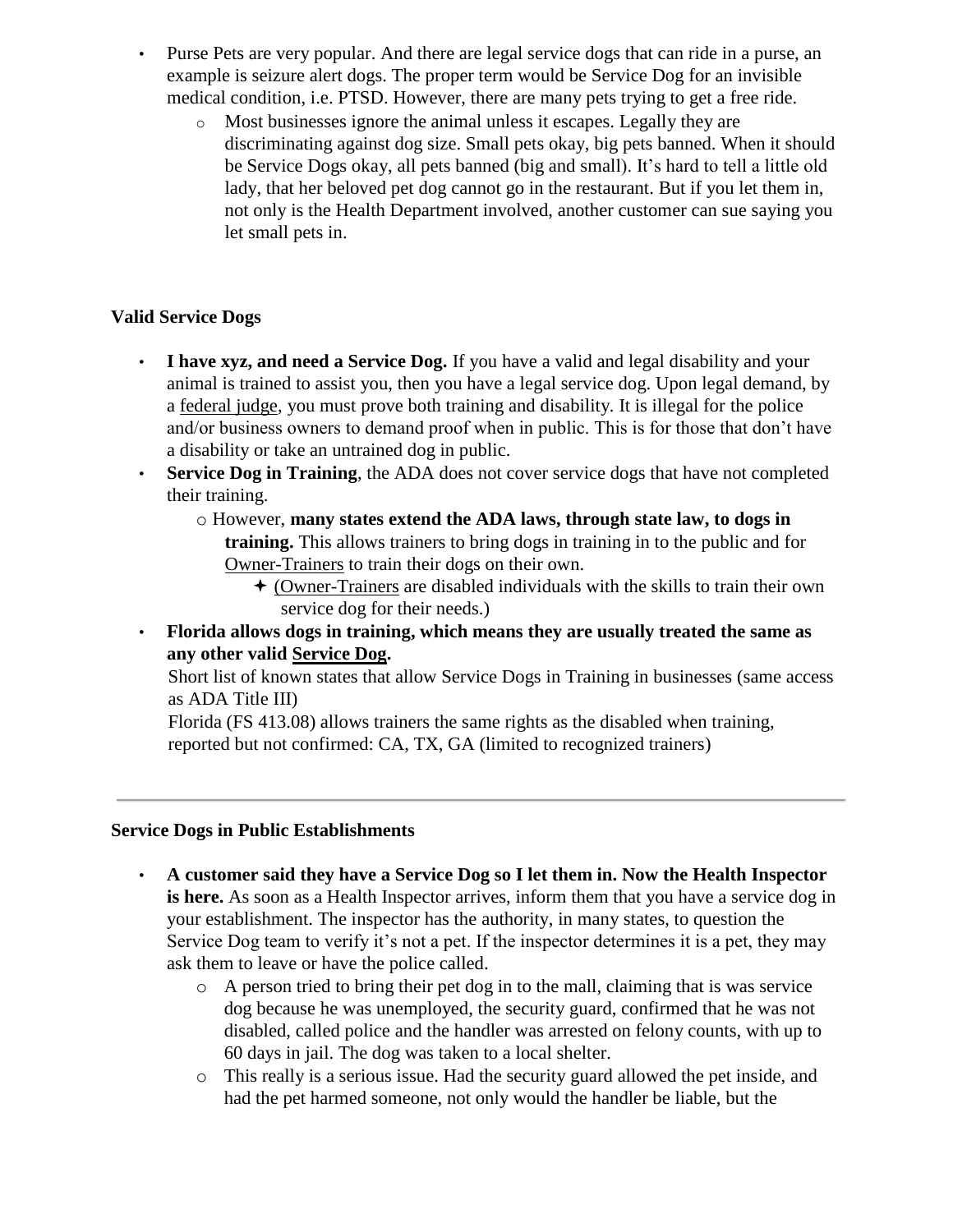security guard that questioned him and let him go, and the mall for not enforcing their no-pets policy.

- o That is why professional service dogs have thousands of hours of training, that training continues daily for the handler, constantly reinforcing everything the dog has learned.
- **Hygiene Issues** Pets are banned from restaurants for a reason, not every pet owner keeps their pets clean. o Fleas, disease and other parasites can thrive on an unclean dog, when in public they can spread to people, food and other animals. Getting fleas in your Taco is not what you ordered.  $\circ$  Service dogs are required to be clean in public at all times, dirty service dogs may be refused, and upheld in the courts. o Most service dogs are bathed at least once or twice every two weeks to keep them 100% clean for public access.
- **Training** Pets usually are not trained. They can be wild in public and become a danger to others and become a liability to the owner if they harm people or damage property.
	- o Should a valid 'Service Dog' ever make that kind of disruption they would be sent right back to school or retired.
- **Ejecting a Service Dog** A Service Dog is well behaved, the ADA also has certain standards that service dogs must adhere to, and specifies conditions where the dog may be ejected from places of business and the public venue. o Some reasons a legitimate service dog may be ejected include, but are not limited to, excessive barking, urinating/defecating, growling/snapping, lunging on lead, being disruptive to other customers by sniffing/licking/mounting, and many other reasons.
	- o **Businesses have the right and responsibility to EJECT all uncontrolled animals, including service dogs.** Per the ADA. Service Dog handlers must be given the opportunity to correct the dog's behavior, should it remain uncontrolled you may eject.
		- $\triangle$  The handler must be allowed to return, without the dog, to continue their business.
- **My pet is very well trained and would never be wild in public.** Fine, you can take him to any public area that allows pets. However, if a business bans pets, you still are not allowed to bring them in.
	- o It's not the dog that is protected by the ADA, it's the disabled handler.
- **Confronting a Faker** (For Businesses!)

Under the ADA the business manager and gate-keeper may ask two ADA questions to confirm the validity of the dog.

- o Guests and the public may observe the animal and if they feel it's out-of-control should contact the manager. The public should not confront the disabled as it's considered rude.
- o If a manager spots a faker (i.e. dog is out of control, bothering other guests, barking or causing a disturbance), and they want to confront them, one of the easiest ways is to just ask about their disability (but not directly).
	- Remember the handler MUST BE DISABLED or be a trainer in certain states.
- **Questions to ask:**
	- o Is your dog a pet?
		- $\triangle$  Is your dog a pet or a service dog?
	- o What type of service does your dog provide?